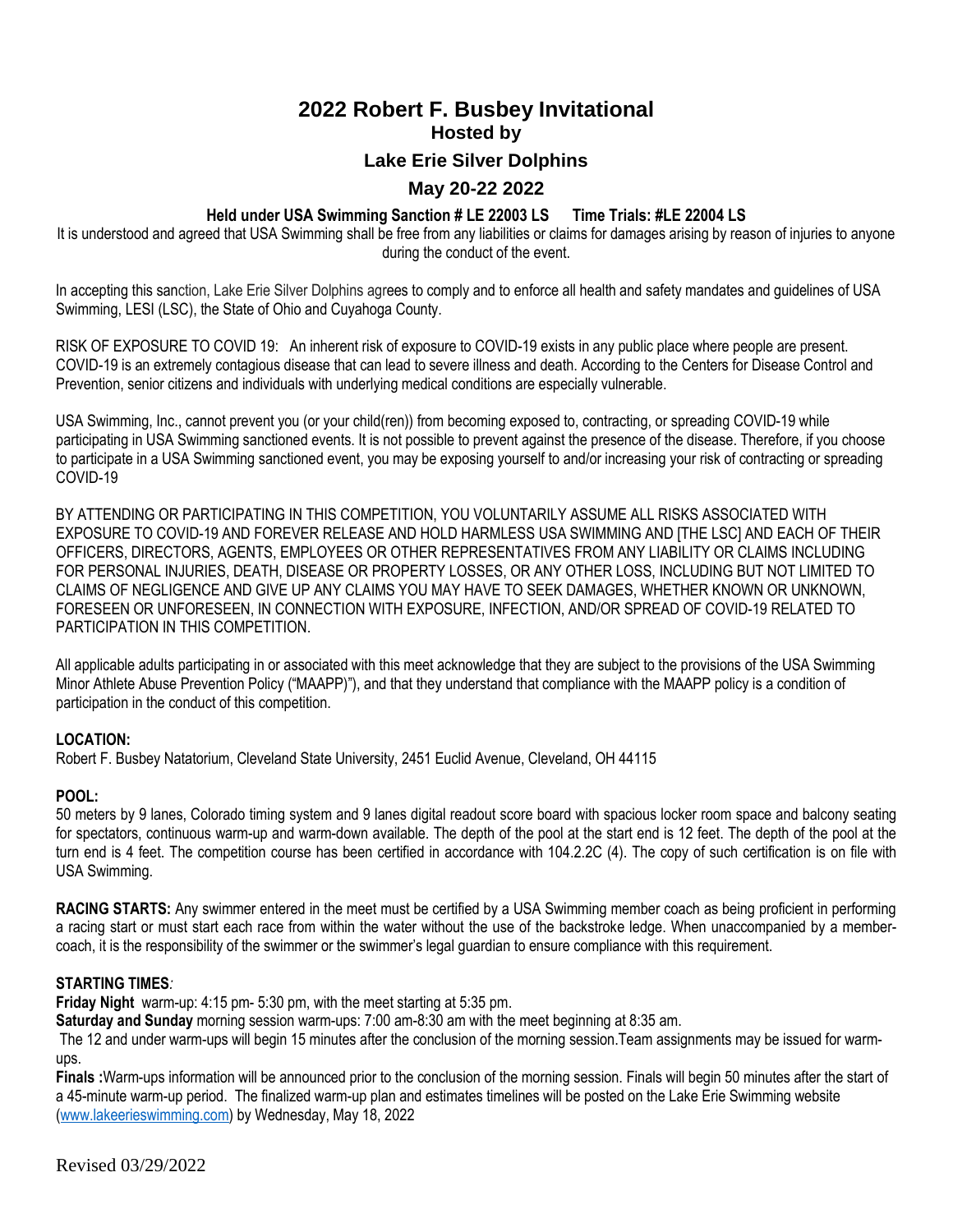## **ENTRY DEADLINE:**

**Entries will not be accepted before Monday, April 25th at 9:00 PM**. Please do not trust your organization's server time or your computer's time when submitting entries. It is suggested that you sync your computer time with the official U.S. time clock found a[t http://www.time.gov/](http://www.time.gov/) or [www.time.is](http://www.time.is/) prior to submitting your entries. You should receive an automatic email response when your email reaches the entry person. This auto response does not indicate acceptance of your entry, merely that the email has been received.

Entries will be accepted and entered as they are received until the meet or session has reached capacity. Please do not send multiple copies of your entries. If multiple files are received, they will be considered revised files and will be entered by the most recent date and time with the original entry deleted. The deadline for entries is 11:59 PM, May 9, 2022, if not closed sooner. Once an entry has been accepted, there will be no refund of entry fees after the meet has closed or after the entry deadline, whichever comes first. Phone entries will not be accepted. No updated times will be accepted after the entry deadline. Email entries to [lesdentries@gmail.com.](mailto:lesdentries@gmail.com) Payment should be made payable to LESD Boosters Club and mailed to Dave Wohlfeil, 2140 Elbur Ave., Lakewood, Ohio 44107.

**TEAM SUPERVISION:** Teams who are entering swimmers but will not have a coach at the meet should arrange ahead of time for another coach to supervise their athletes. Swimmers without coach supervision must contact Swimmers without coach supervision must contact the Meet Director or Meet Referee to be assigned to a coach on deck.

## **RETURN TO PLAY LAW:**

Under the Ohio Return to Play Law governing concussions, all coaches and officials (in state or out of state) are required to have proof of training in concussion signs and symptoms. This training is available for free and can be found at [http://www.NFHSlearn.com/self\\_courses](http://www.nfhslearn.com/self_courses) All coaches and officials are encouraged to take this training. It is your responsibility to take care of this requirement.

## **ENTRY FEES:**

\$8.00 per individual event. Relay events are \$12.00 per event. In addition, there is a \$3.00 per swimmer LESI surcharge. There is a \$3.00 per swimmer handling fee for entries not furnished in an electronic file. Make checks payable to LESD Booster Club

## **ENTRY LIMITATIONS**:

Swimmers may compete in up to 3 individual events in the Open Session each day. The 11-12 year old swimmers may compete in up to 3 individual events each day. The 10 and under swimmers may compete in up to 4 individual events each day. Any 10 and under or 11-12 swimmers competing in Open events on a given day are subject to the 3 individual event limit for that day. There are no event limitations on Friday.

### **HEAT LIMITATIONS:**

LESD reserves the right to limit the heats of any event 400 meters or longer. Teams will be notified by Friday, May 13, 2022, if heat limitations will be imposed.

### **DECK ENTRIES**:

Deck entries will be taken on a space available basis up to 35 minutes before the start of the session. Deck entrants should sign up at the deck entry table @ \$12.00 per individual event and \$20.00 per relay. Deck entry swimmers new to the meet will be charged \$3.00 LESI surcharge and must provide proof of USA Swimming registration. Deck entries will be allowed to score. Deck entrants for whom there is no space will receive a refund. On deck USA Swimming registration will not be available for athletes or coaches.

### **ELIGIBILITY**:

Swimmers must be current athlete members of USA Swimming and have met the time standard requirements. Coaches must be current coach members of USA Swimming and must check in on each day of the meet. All coaches must display the deck pass (wristband) issued by the meet host. On deck USA Swimming athlete registration will not be available. Age is as of the first day of the meet, May 20,2022

### **QUALIFYING TIMES:**

Please see event listings. Swimmers must be equal to or faster than the qualifying time for certain events as listed as of the entry deadline*.*  Either Short Course Yards (Y) or Long Course Meters (L) will be accepted. Converted times may not be used. Nonconforming times will be converted by Meet Manager. There are no time standards for the afternoon sessions. NT will not be accepted; if the swimmer has no time, please provide an estimate. The host team may enter its own swimmers regardless of qualifying times if no qualifying swimmers have been closed out.

### **PROOF OF TIME:**

Revised 03/29/2022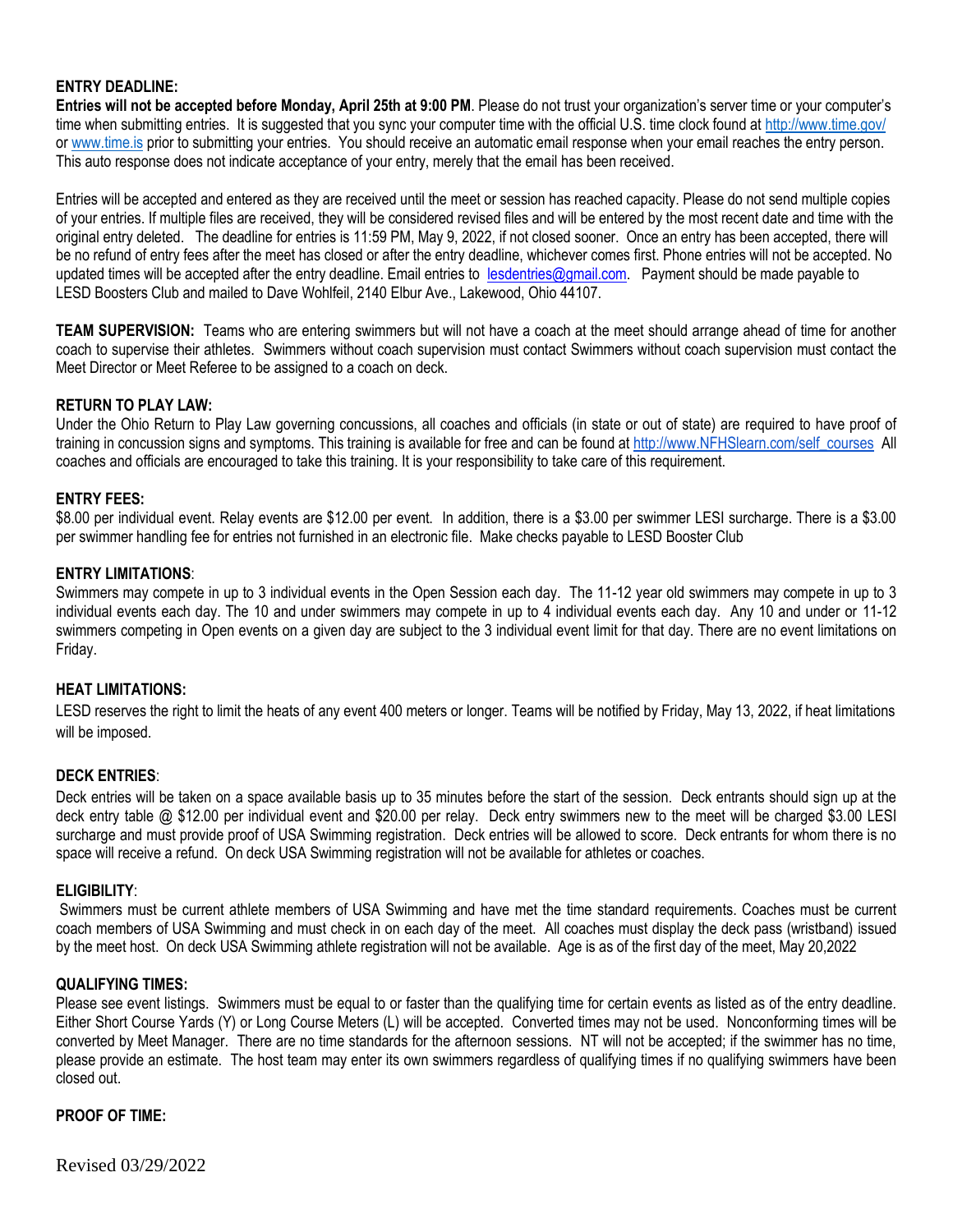Swimmers should enter an event only if they have achieved the listed time standard for that event. All Teams of swimmers who fail to achieve the qualifying time at the meet will receive a notice of those times that cannot be verified in the SWIMS database. Teams shall submit proof of time. Proofs of time shall be from an observed swim or from a sanctioned or approved competition only. A fine of \$10.00 for each swim listed in the notice for which acceptable proof of time is not provided will be levied against the all teams or unattached swimmers.

# **SWIMMERS WITH A DISABILITY**:

Qualifying times for 50-yard/meter events will be waived for swimmers with a disability. Swimmers with a disability may enter an event (such as the 100 free) and swim it with a longer yardage event (such as the 200 free) provided his/her time for the lesser yardage event (100 free) is equal to or faster than the listed qualifying time for the longer yardage event (200 free). Entries for swimmers with a disability should be handled in the following manner: (1) enter the swimmer in Touch Pad or the Hy-Tek database (or on the regular entry form); (2) list in the email accompanying the Touch Pad or Hy-Tek entry file (or on a separate sheet of paper) the name of the swimmer, the stroke(s)/distance(s) s/he wishes to swim, the entry times, the day/session s/he wishes to swim the event(s), and the manner in which s/he prefers to be seeded (with a longer distance or with a different age group); and (3) provide any information about special accommodations needed by the swimmer. The final determination of seeding will be made by the Meet Referee after consultation with the swimmer and his/her coach.

## **CONDUCT:**

The meet will be conducted according to the rules set forth in the current USA Swimming Rules and Regulations and the Lake Erie Swimming Policy & Procedures. Nine (9) lanes will be swum in each heat of finals. All individual events in the Saturday and Sunday Open Sessions and 11-12 will be prelim/finals with the exception of the 400-meter freestyle and the 800-meter freestyle which are timed finals with all heats swum during prelims. All relays are timed finals with all heats swum slowest to fastest in the preliminary sessions. For finals, there will be no break between events, so swimmers should choose their events accordingly. Swimmers in the 1500 must provide their own timer and counter. The meet host reserves the right to combine/split events and/or limit heats and entries to control the length of the meet

**Open Events:** ABC finals, with only 14U swimmers eligible for the C final unless empty lanes are available. **11-12 Events:** A final

**10U** – timed finals

*The 400 IM, 1500, 800 and 400 freestyle will be Timed Finals and swum fastest to slowest alternating women and men.* 

## **SEEDING & CHECK IN:**

All events will be seeded on the deck. All swimmers must check in for these events at least 30 minutes prior to the start of their session. Check-in sheets will be posted. Relay cards must be turned in upon call in order to be seeded. The Lake Erie scratch rules (attached) will be in effect.

## **CLERK OF COURSE**:

A Clerk of Course will not be provided.

**SCORING:** Individual events: 22-19-18-17-16-15-14-13-12-10-8-7-6-5-4-3-2-1; Relays double.

**AWARDS: Age Group Sessions:** Individual Events: Medals 1st -3<sup>rd</sup> and Ribbons 4th -9th Relay Events: Ribbons 1st -5th Individual High Point & Runner-Up for each gender 10 & under, 11-12. *Points scored by a 12 & under swimmer in Open Events will NOT count towards age group high point and will accrue only to high point in open events.*

**Open Sessions:** 13-14 Individual High Point & Runner-Up for each gender

## **DRONES:**

Operation of a drone, or any other flying apparatus, is prohibited over the venue (pools, athlete/coach areas, spectator areas and open ceiling locker rooms) any time athletes, coaches, officials, and/or spectators are present.

### **ADMISSION COST:**

\$5.00 per spectator per day. Seniors 65 and over and children 6 and under are free. Heat sheets will not be sold; Psych sheets will be on meet mobile and Heat sheets will be posted on deck

### **PARKING:**

CSU charges for event parking (est. \$10 per day). Parking lots are available at the corner of Chester and E. 22<sup>nd</sup> Street or on Euclid Ave and E. 24th Street. City of Cleveland Meter parking is all day Sunday on Chester Avenue. Cleveland State University Meter parking is available on

Revised 03/29/2022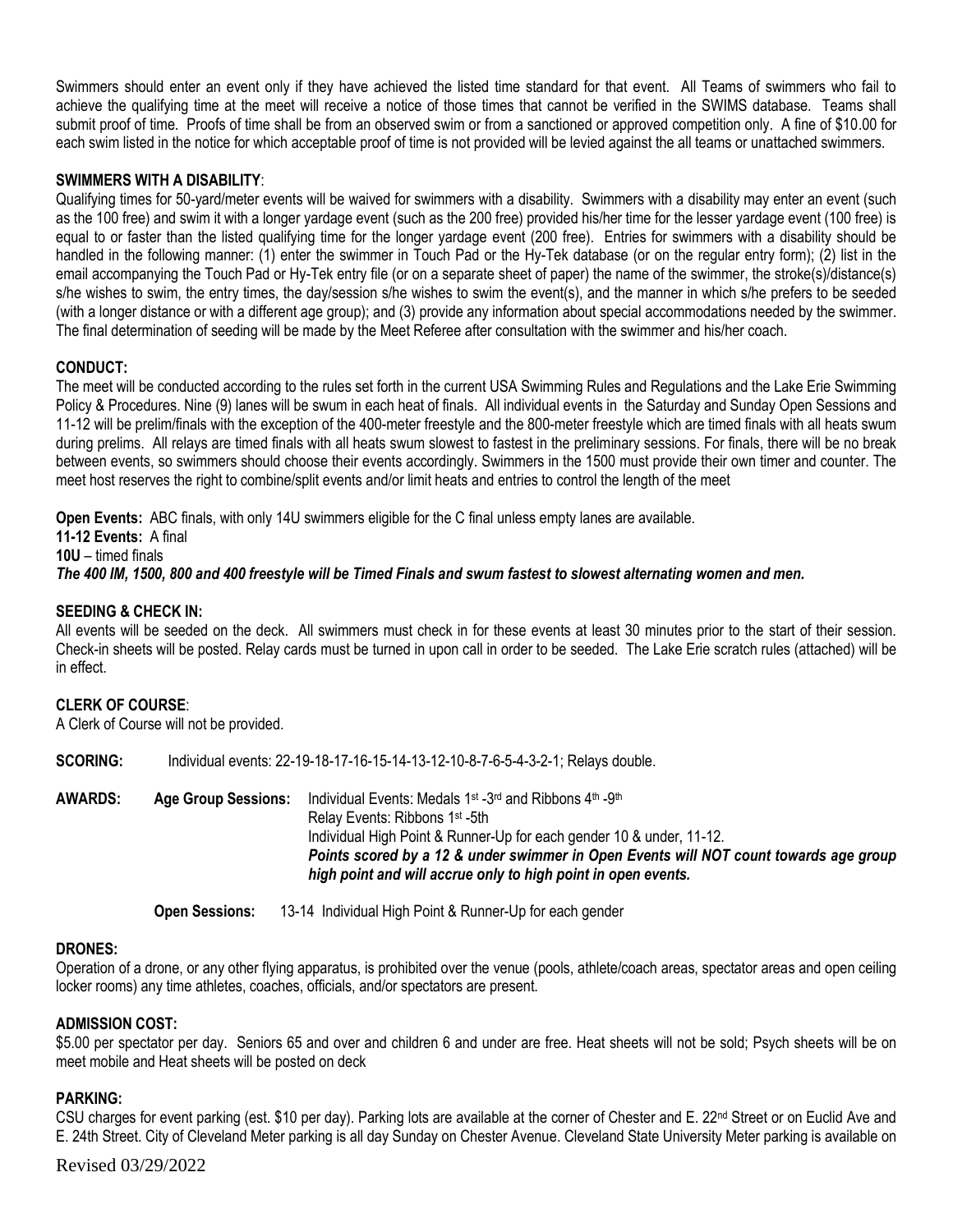a very limited basis.

## **RESULTS**:

Results will be posted on www.lakeerieswimming.com. Teams may request a backup at the conclusion of the meet. Meet mobile will be available, these are considered unofficial. Results will be posted during the meet on deck and in the lobby

## **TIME TRIALS:**

At the discretion of the Meet Director and Meet Referee**,** time trials will be offered at the conclusion of the Friday evening, Saturday morning and Sunday morning sessions. Depending on the timelines, some events may not be available for time trial. Time trials count towards daily limitations. Swimmers must sign up in advance at the deck entry table at a cost of \$12.00 per individual event and \$20.00 per relay event. Only swimmers who are entered in an individual event in the meet may participate in time trials. Time trials entries will close 90 minutes prior to the end of the session.

## **SAFETY/WARM-UP:**

Lake Erie Swimming safety guidelines and warm-up procedures will be in effect at all times. Coaches must maintain contact with their swimmers during warm-up and throughout the meet. All entry into the pool for warm-up is feet first from the starting block end of the pool. Swimmers must enter the pool feet first in a cautious manner with one hand in contact with the pool edge. There is no diving during warm-up, except in designated sprint lanes. The final 20 minutes of a 40-45-minute warm-up *o*r 15 minutes of a 30-minute warm-up shall be conducted as follows

For a 9 lane pool*:*

- (a) Lanes 1, 8, & 9 push/pace from the start end of the pool (or general warm-up at the discretion of Meet Referee or his/her designee).
- (b) Lanes 2 & 7 sprint lanes for racing starts from the starting block end of the pool, one length only and exiting the pool
- (c) Lanes 3-6 general warm-up, no diving or racing starts. Lanes 3 and 6 may be converted to sprint lanes at the discretion of the Meet Referee or his/her designee. Lanes 4 and 5 will remain general warm up

## **CAMERA ZONES:**

Use of audio or visual recording devices, including a cell phone, is not permitted in changing areas, restrooms, or locker rooms. Additionally, under NO circumstances will Camera Zones include the area immediately behind the starting blocks at either end of the racing course(s) while they are in use for race starts during competition and warm-up. Those failing to abide by this rule may be removed from the venue.

## **DECK CHANGES**:

Deck changes are prohibited.

### **INIITIAL DISTANCE**:

In order to be certain that an initial distance or lead-off relay leg is entered into SWIMS, the swimmer or the swimmer's coach should notify either the meet referee or the admin before the event and provide the necessary watches as back-up to the electronic timing. All lead-off relay splits will automatically be uploaded to SWIMS after admin approval; for all other initial distances, the proper paperwork must be completed after the swim in order for the time to be entered into SWIMS.

## **OFFICIATING OPPORTUNITY**

Anyone that is a USA Swimming certified official is welcome and encouraged to join the Lake Erie Swimming (LESI) officials in working this meet. Please contact the meet director or the Lake Erie Officials Chair in advance of the meet if at all possible to let either know of your availability. We are also looking for anyone that is interested in becoming an official, for more information please contact the Official's Chair.

**Official's Chair:** Jen Butler [Jbutler@case.edu](mailto:Jbutler@case.edu)

### **COACHES:**

Relay cards should be picked up at the coaches' check in table each day. There may be a coaches meeting during warm-ups if necessary.

## **12 & UNDER APPROVED SUITS:**

The tech suit restrictions, proposed by the Age Group Development Committee, went in effect for 12-and-under swimmers on September 1, 2020. [Click here f](https://www.usaswimming.org/news/2020/08/24/tech-suit-restriction-for-12-and-under-swimmers)or a complete list of the suits that will be allowed for athletes 12 and under. Please make sure your suit is approved before wearing it to a meet.

Revised 03/29/2022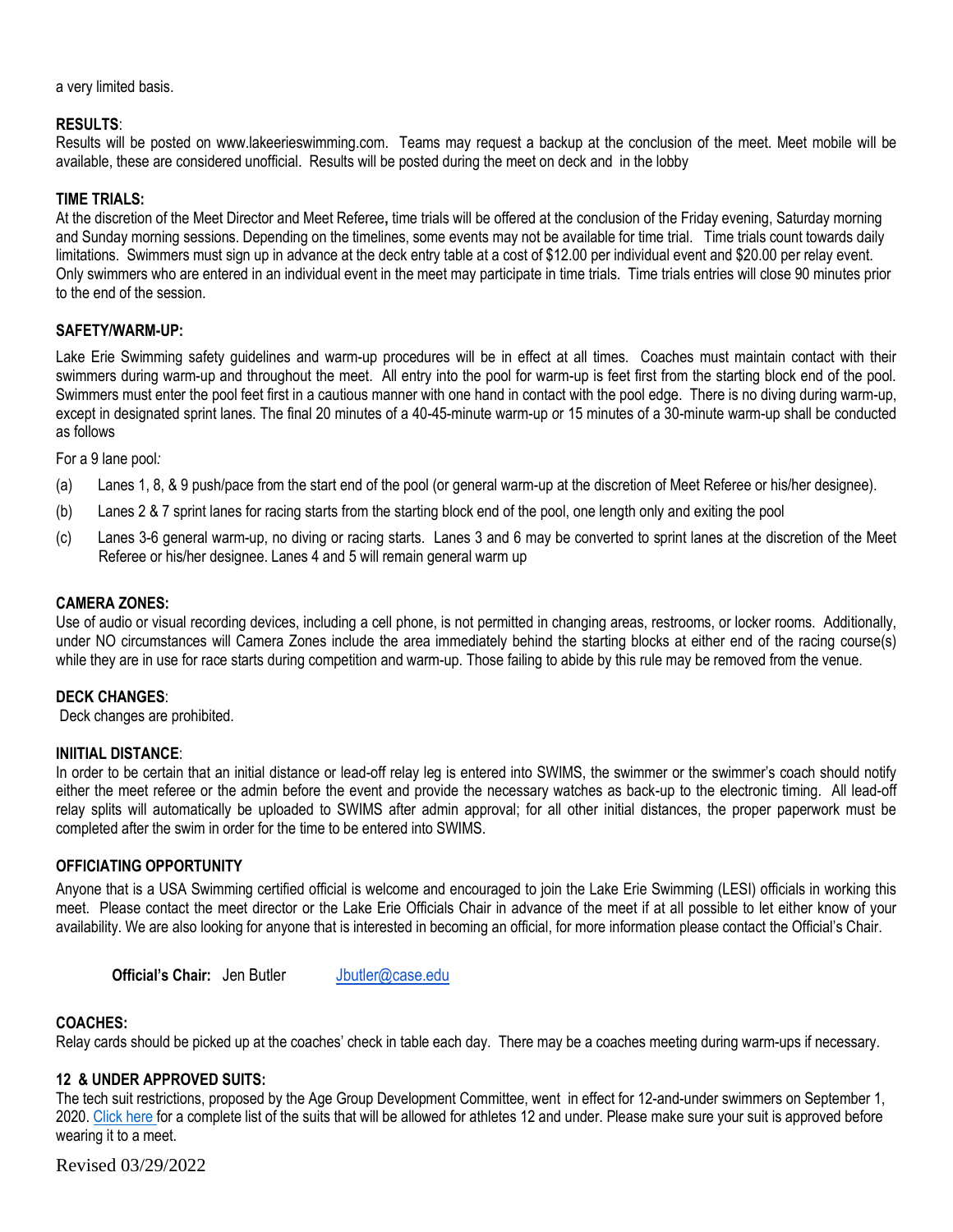# **NOTE:**

Only athletes entered in the meet, working coaches, officials, and working meet volunteers are allowed on deck. All others must remain in the spectator areas. Parents, Guardians, and Spectators should not plan to meet their swimmers on the pool deck or in the locker rooms before, during or after the meet, as they will be denied access to those areas.

**MEET DIRECTORS**: Kristin MacPhail kmacphailswim@gmail.com

**ENTRY PERSON:** Dave Wohlfeil [lesdentries@gmail.com](mailto:lesdentries@gmail.com)

**DIRECTIONS:** From I-77 NORTH, follow signs to I-90 east to E. 22nd street exit, follow E. 22nd north (left) to Euclid or Chester. From I-90 east or west, exit at Chester Ave., park on Chester or Euclid.

From Ohio Turnpike, take I-77 or I-71 north to I-90 east (see above).

**SPECTATOR EMERGENCY EVACUATION PLAN** *In the event of an alarm or an emergency requiring evacuation*: **Remain calm, walk to the nearest exit, and leave the building. Do not use the elevators. Do not attempt to go on deck or into the locker rooms**

Swimmers will be directed by their coaches or meet workers to STILLWELL HALL ON THE WEST SIDE OF THE BUILDING (the scoreboard is on the west wall of the pool).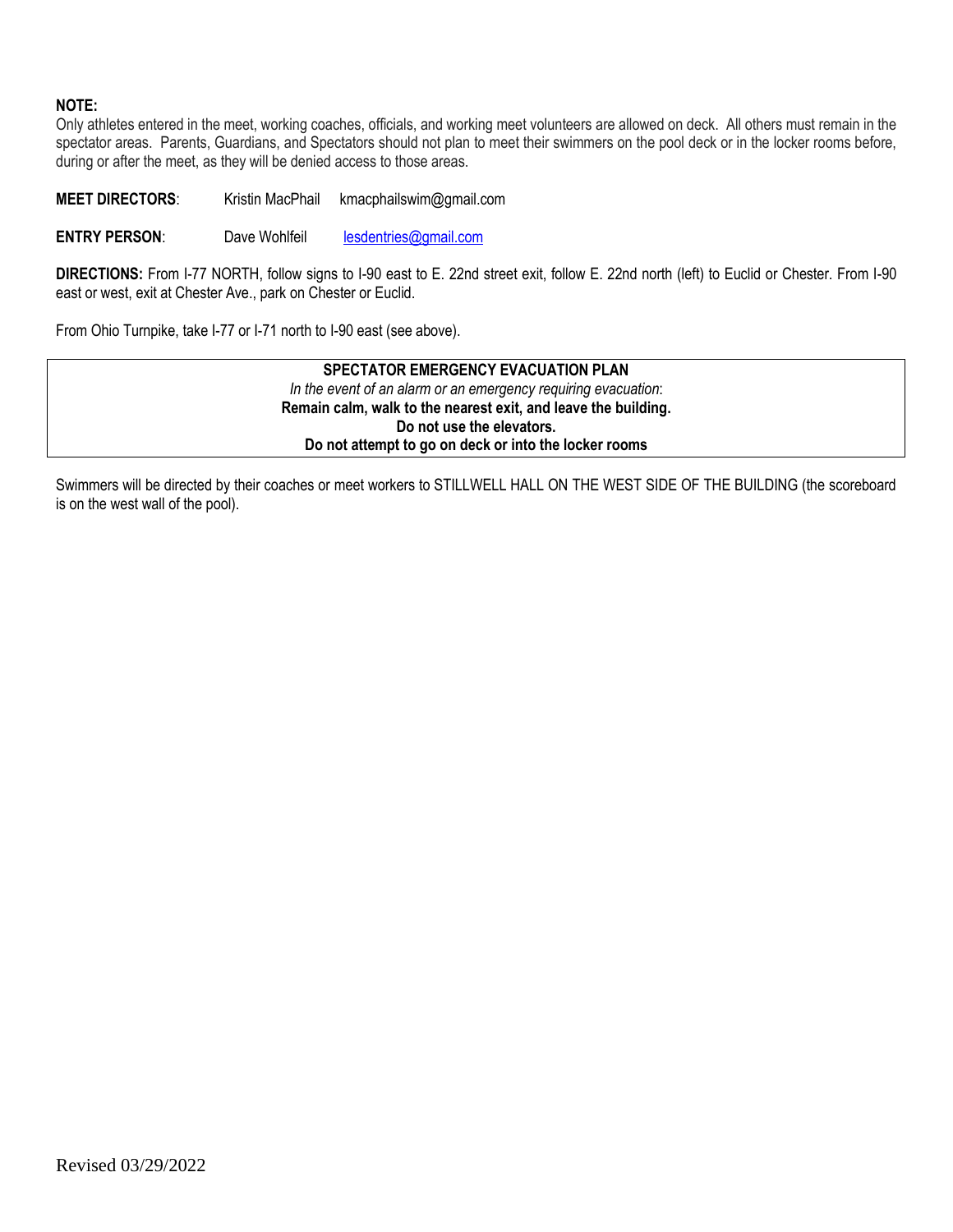# **2020 ROBERT F. BUSBEY INVITATIONAL May 20-22, 2022**

# **Friday, May 20,2022 (Timed Finals) 4:15 p.m. warm-up, 5:35 p.m. meet start.**

| Women# | <b>Qualifying Time</b> | Age Group/Stroke              | <b>Qualifying Time</b> | Men# |
|--------|------------------------|-------------------------------|------------------------|------|
| 101    | 6:18.79L 5:30.49Y      | Open 400 meter IM*            | 5:47.29L 5:03.69Y      | 102  |
| 103    | 7:36.79L 8:25.39Y      | 12-under 400 meter Freestyle* | 7:29.39L 8:16.69Y      | 104  |
| 105    | 22:02.19L 21:26.19Y    | Open 1500 meter Freestyle*    | 20:33.11L<br>20:02.89Y | 106  |

\*Timed finals swum fastest to slowest alternating women and men. Events 103 and 104 will be scored 10U and 11-12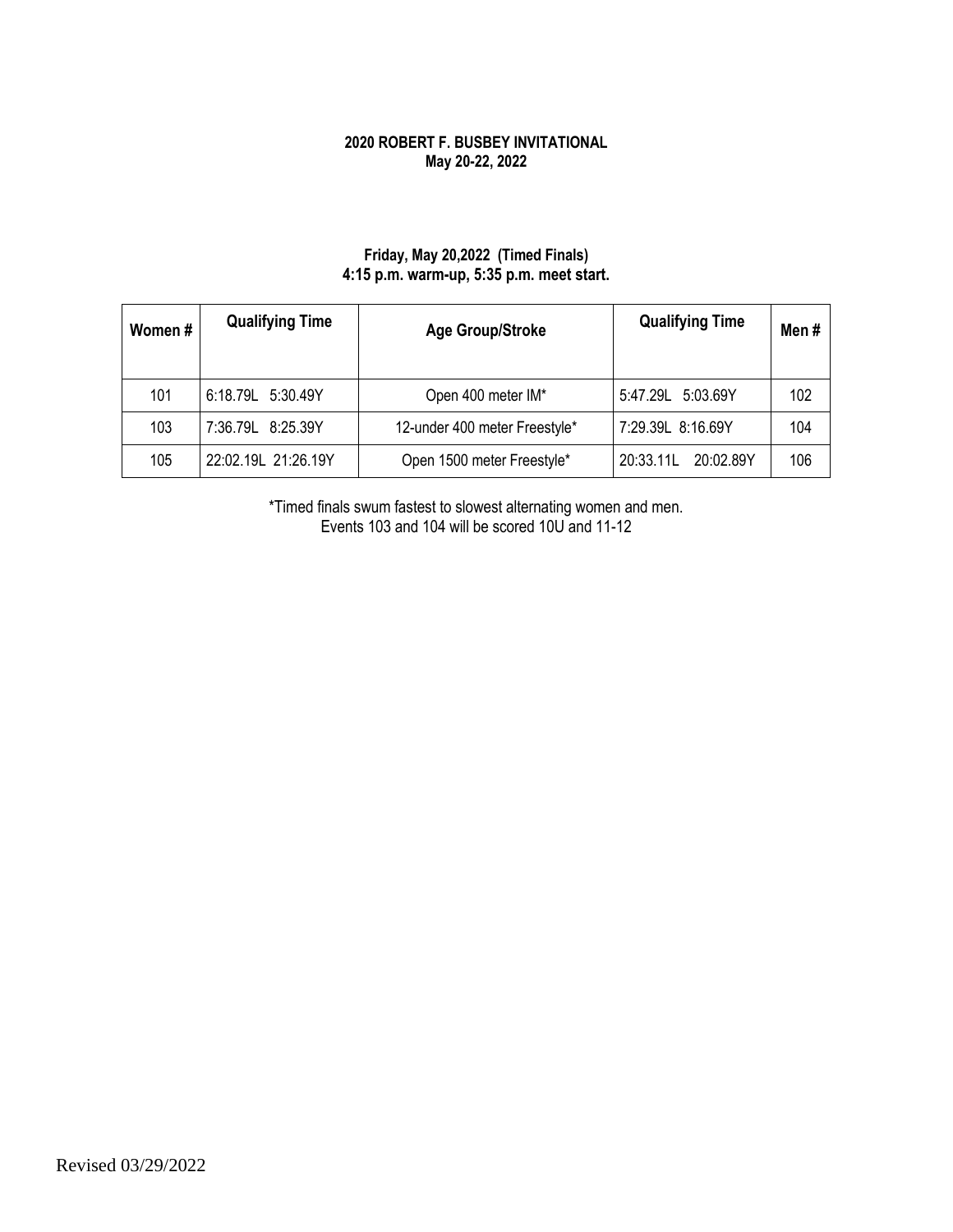# **2022 ROBERT F. BUSBEY INVITATIONAL May 20-22, 2022**

## **Open Session (Prelims/Finals) Saturday, May 21, 2022 7:00 a.m. warm-up, 8:35 a.m. meet start.**

| Women# | <b>Qualifying Time</b> | <b>Age Group/Stroke</b> | <b>Qualifying Time</b> | Men# |
|--------|------------------------|-------------------------|------------------------|------|
|        |                        |                         |                        |      |
| 201    | 3:01.79L 2:37.59Y      | 200 meter IM            | 2:51.39L 2:28.49Y      | 202  |
| 203    | 1:14.79L 1:05.49Y      | 100 meter Freestyle     | 1:09.89L 1:00.89Y      | 204  |
| 205    | 2:59.19L 2:36.89Y      | 200 meter Butterfly     | 2:47.99L 2:26.89Y      | 206  |
| 207    | 1:34.79L 1:21.69Y      | 100 meter Breaststroke  | 1:28.09L<br>1:15.49Y   | 208  |
| 209    | 2:58.69L 2:34.89Y      | 200 meter Backstroke    | 2:49.09L 2:25.09Y      | 210  |
| 211    |                        | 400 meter Medley Relay* |                        | 212  |
| 213    | 5:32.89L 6:11.99Y      | 400 meter Freestyle**   | 5:09.09L<br>5:44.09Y   | 214  |

\* Timed finals swum slowest to fastest in the prelims session.

\*\*Timed final event with all heats swum fastest to slowest in the prelim session, alternating women and men.

| Girls # | <b>Age Group/Stroke</b>               |     |  |  |
|---------|---------------------------------------|-----|--|--|
| 215     | 10& under 200 meter IM*               | 216 |  |  |
| 217     | 11-12 200 meter IM                    | 218 |  |  |
| 219     | 10 & under 50 meter Freestyle*        | 220 |  |  |
| 221     | 11-12 50 meter Freestyle              | 222 |  |  |
| 223     | 10 & under 100 meter Butterfly*       | 224 |  |  |
| 225     | 11-12 100 meter Butterfly             | 226 |  |  |
| 227     | 10 & under 50 meter Breaststroke*     | 228 |  |  |
| 229     | 11-12 50 meter Breaststroke           | 230 |  |  |
| 231     | 10 & under 100 meter Backstroke*      | 232 |  |  |
| 233     | 11-12 100 meter Backstroke            | 234 |  |  |
| 235     | 12 & under 400 meter Freestyle Relay* | 236 |  |  |

**Age Group Session**   *warm up starts 15 minutes after the end of AM session*

\*Timed finals swum slowest to fastest in the prelims session.

**FINALS: FINALS:** Will begin after a 45 minute warm up, final warm-up information will be announced prior to the conclusion of the morning session. Estimated start times will be posted on [www.lakeerieswimming.com](http://www.lakeerieswimming.com/) and by Wednesday, May 18,2022 . C/B/A finals for Open events will be swum in that order with only 14 &U eligible for C final except to fill empty lanes. Only A finals will be conducted for all 11-12 events.

Revised 03/29/2022 **Order of Finals: 217,218,201,202,221,222,203,204,225,226,205,206,229,230,207,208,233,234,209,210**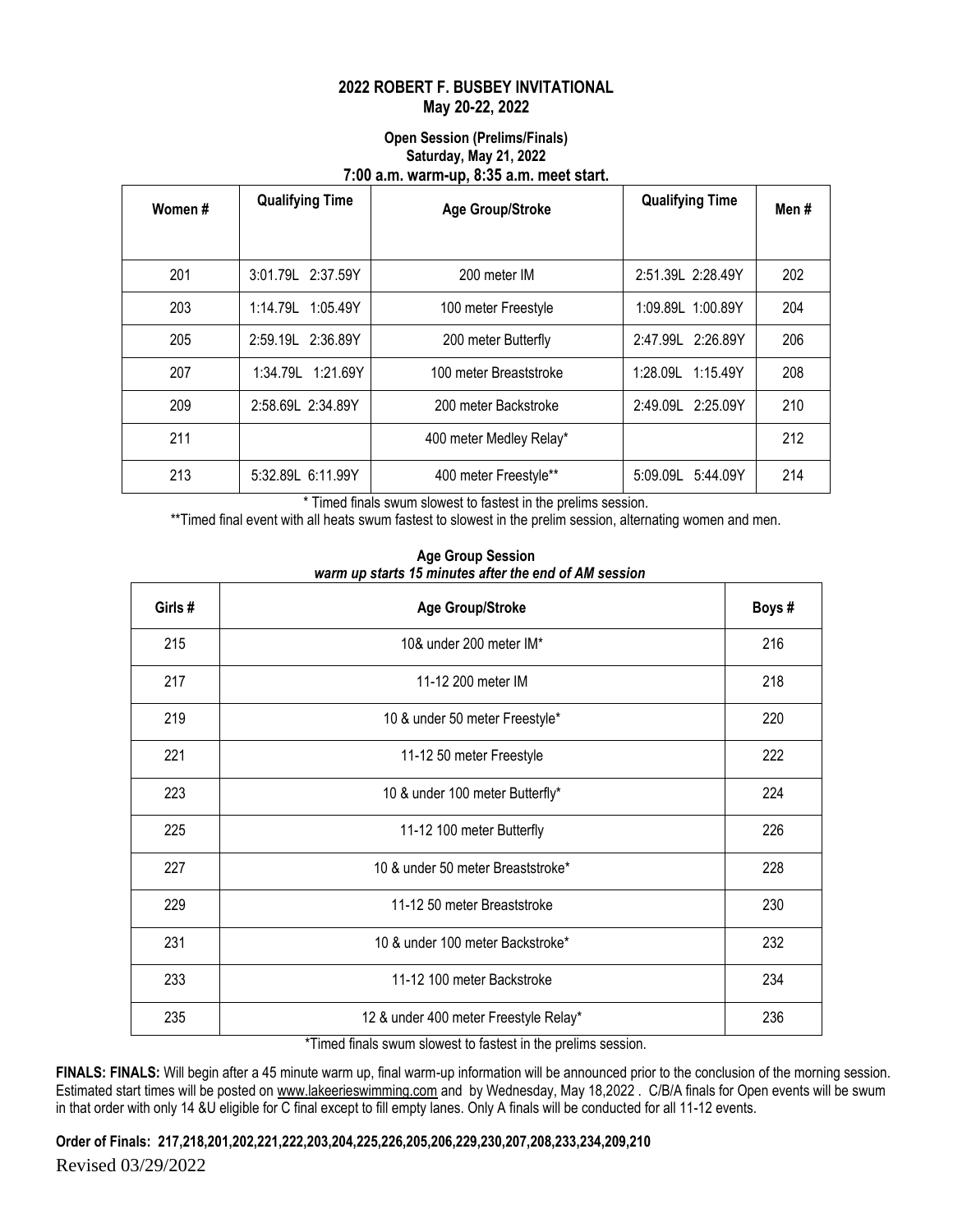# **2022 ROBERT F. BUSBEY INVITATIONAL May 20-22, 2022**

## **Open Session (Prelims/Finals) Sunday, May 22, 2022 7:00 a.m. warm-up, 8:35 a.m. meet start.**

| Women# | <b>Qualifying Time</b> | <b>Age Group/Stroke</b>    | <b>Qualifying Time</b> | Men # |
|--------|------------------------|----------------------------|------------------------|-------|
| 301    | 34.49L<br>30.19Y       | 50 meter Freestyle         | 31.99L 27.79Y          | 302   |
| 303    | 2:57.29Y<br>3:23.99L   | 200 meter Breaststroke     | 3:10.79L 2:43.99Y      | 304   |
| 305    | 1:23.59L<br>1:11.19Y   | 100 meter Backstroke       | 1:17.89L 1:06.39Y      | 306   |
| 307    | 2:21.29Y<br>2:41.79    | 200 meter Freestyle        | 2:32.29L 2:12.79Y      | 308   |
| 309    | 1:20.39L<br>1:10.89Y   | 100 meter Butterfly        | 1:15.49L 1:06.09Y      | 310   |
| 311    |                        | 400 meter Freestyle Relay* |                        | 312   |
| 313    | 11:28.39 12:49.99Y     | 800 meter Freestyle**      | 10:50.09L<br>11:57.79Y | 314   |

\* Timed finals swum slowest to fastest in the prelims session.

\*\*Timed final event with all heats swum fastest to slowest in the prelim session, alternating women and men.

| Girls # | <b>Age Group/Stroke</b>              |     |  |
|---------|--------------------------------------|-----|--|
| 315     | 10 & under 200 meter Freestyle*      | 316 |  |
| 317     | 11-12 200 meter Freestyle            | 318 |  |
| 319     | 10 & under 100 meter Breaststroke*   | 320 |  |
| 321     | 11-12 100 meter Breaststroke         | 322 |  |
| 323     | 10 & under 50 meter Backstroke*      | 324 |  |
| 325     | 11-12 50 meter Backstroke            | 326 |  |
| 327     | 10 & under 100 meter Freestyle*      | 328 |  |
| 329     | 11-12 100 meter Freestyle            | 330 |  |
| 331     | 10 & under 50 meter Butterfly*       | 332 |  |
| 333     | 11-12 50 meter Butterfly             | 334 |  |
| 335     | 12 and under 400 meter Medley Relay* | 336 |  |

**Age Group Session**  *45 minute warm up starts 15 minutes after the end of AM session*

\* Timed finals swum slowest to fastest in the prelims session.

FINALS: Will begin after a 45 minute warm up, final warm-up information will be announced prior to the conclusion of the morning session. Estimated start times will be posted on [www.lakeerieswimming.com](http://www.lakeerieswimming.com/) and by Wednesday, May 18,2022 . C/B/A finals for Open events will be swum in that order with only 14 &U eligible for C final except to fill empty lanes. Only A finals will be conducted for all 11-12 events.

**Order of Finals: 317,318,301,302,321,322,303,304,325,326,305,306,329,330,307.308,333,334,309,310**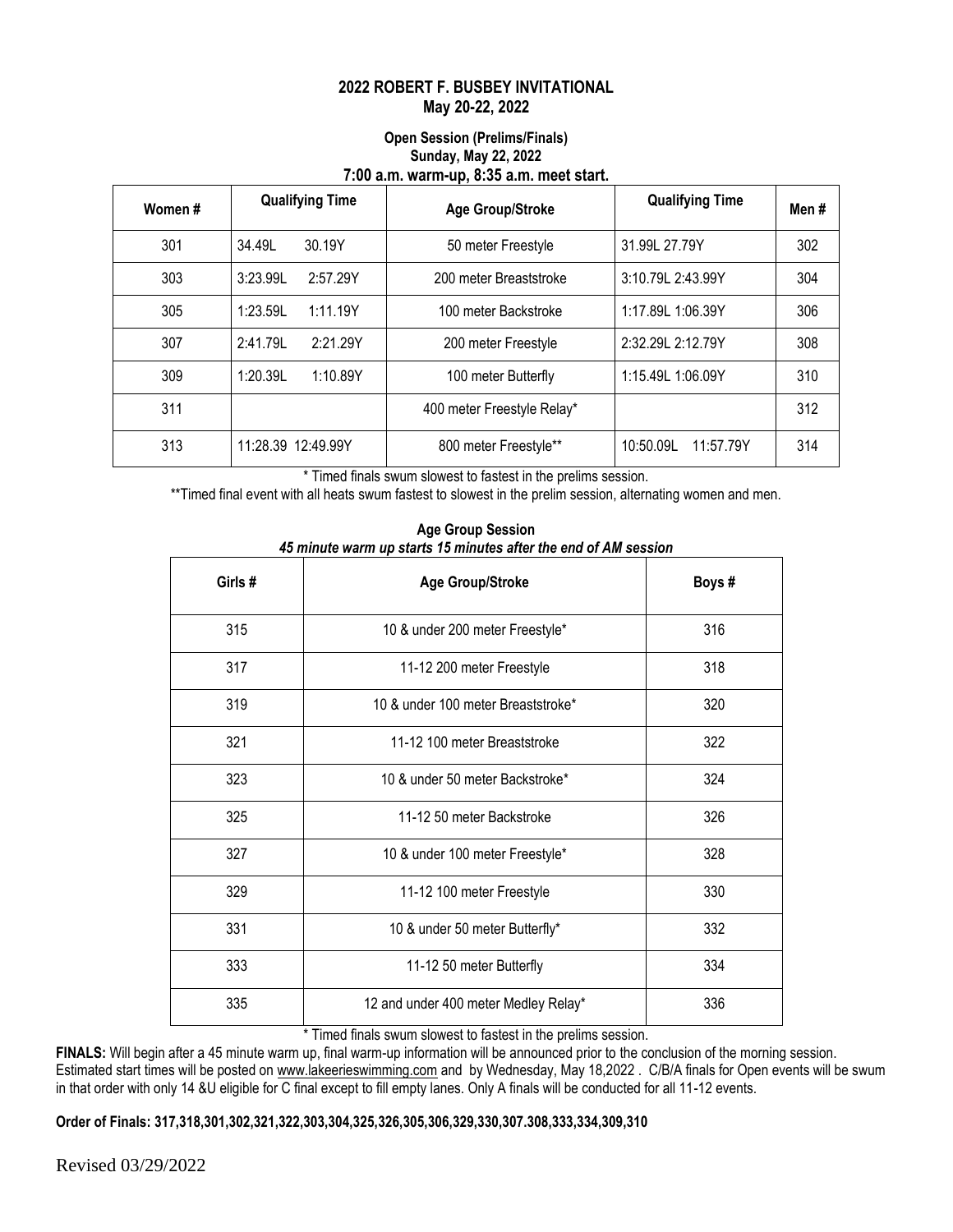## **LAKE ERIE SWIMMING, INC. INDIVIDUAL AND RELAY SCRATCH RULE**

Each swimmer/relay team shall be aware of the meet starting time and shall report to the proper meet authorities promptly upon

call.

A. Pre-Seeded Meets - Each swimmer/relay team shall report promptly to the Clerk of Course or starting blocks prior to the race in which the swimmer/relay team is entered. Any swimmer/relay team not reporting for or competing shall not be penalized.

B. Events Seeded on the Deck –

(1) Events seeded on the deck shall be closed for seeding no earlier than thirty (30) minutes prior to the start of the session. Host may provide alternate methods of check-in (such as email, phone, fax) for swimmers who do not plan to arrive before the scratch deadline.

(2) Any swimmer who has checked in for an individual event 400 yards/meters or longer must swim in the event unless the swimmer notifies the Clerk of Course or Administrative Official before the seeding of the event has begun that the swimmer wishes to scratch; failure to scratch prior to seeding and not swimming the event will result in a fine of \$25.00 to the swimmer's club or to the unattached swimmer, except as noted in "Exceptions for Failure to Compete" (below). A declared false start or deliberate delay of the meet in events 400 yards/meters or longer is not permitted and will be regarded as a failure to compete.

(3) Any agent of a team (coach, parent, swimmer, etc.) who checks in a swimmer for any event when that swimmer is not present at the meet may cause a fine of \$2.00 per swimmer per day to be levied against that team.

(4) Events seeded on the deck and swum as a timed final with one or more heats swimming with finals shall provide the swimmer the opportunity to indicate their desire to swim only during the preliminary session by indicating this desire by placing a "P" next to their name on the sign in sheet. Any swimmer failing to indicate this desire who does not compete during the finals session shall be subject to a fine of \$25.00, except as noted in "Exceptions for Failure to Compete" (below).

### C. Scratching from Bonus Finals, Consolation Finals and Finals

(1) Any swimmer qualifying for a C, B, or A (bonus and consolation final or) final race in an individual event who fails to compete in said final race shall be barred from further competition for the remainder of the meet, except as noted below in "Exceptions for Failure to Compete." If such failure to compete occurs on the swimmer's last day of the meet, the swimmer's club shall be fined twenty-five dollars (\$25.00) by LESI. If the swimmer is not a member of a USA Swimming member club, the swimmer shall be fined \$25.00. A declared false start or deliberate delay of meet is not permitted and will be regarded as a failure to compete.

In the event of withdrawal or barring of a swimmer from competition, the Referee shall fill the consolation final or final when possible with the next qualified swimmer(s). First and second alternates shall be announced along with the final qualifiers. These alternates shall not be penalized if unavailable to compete in the finals.

(3) When consolation finals have not yet been swum and a barring or withdrawal is known to the Referee, the Referee shall re-seed the consolation final and the final, if necessary, to insert the alternate(s) in the appropriate lane(s), filling all lanes in the final.

(4) If a consolation final has already been contested, the final shall be swum without reseeding for the empty lane(s).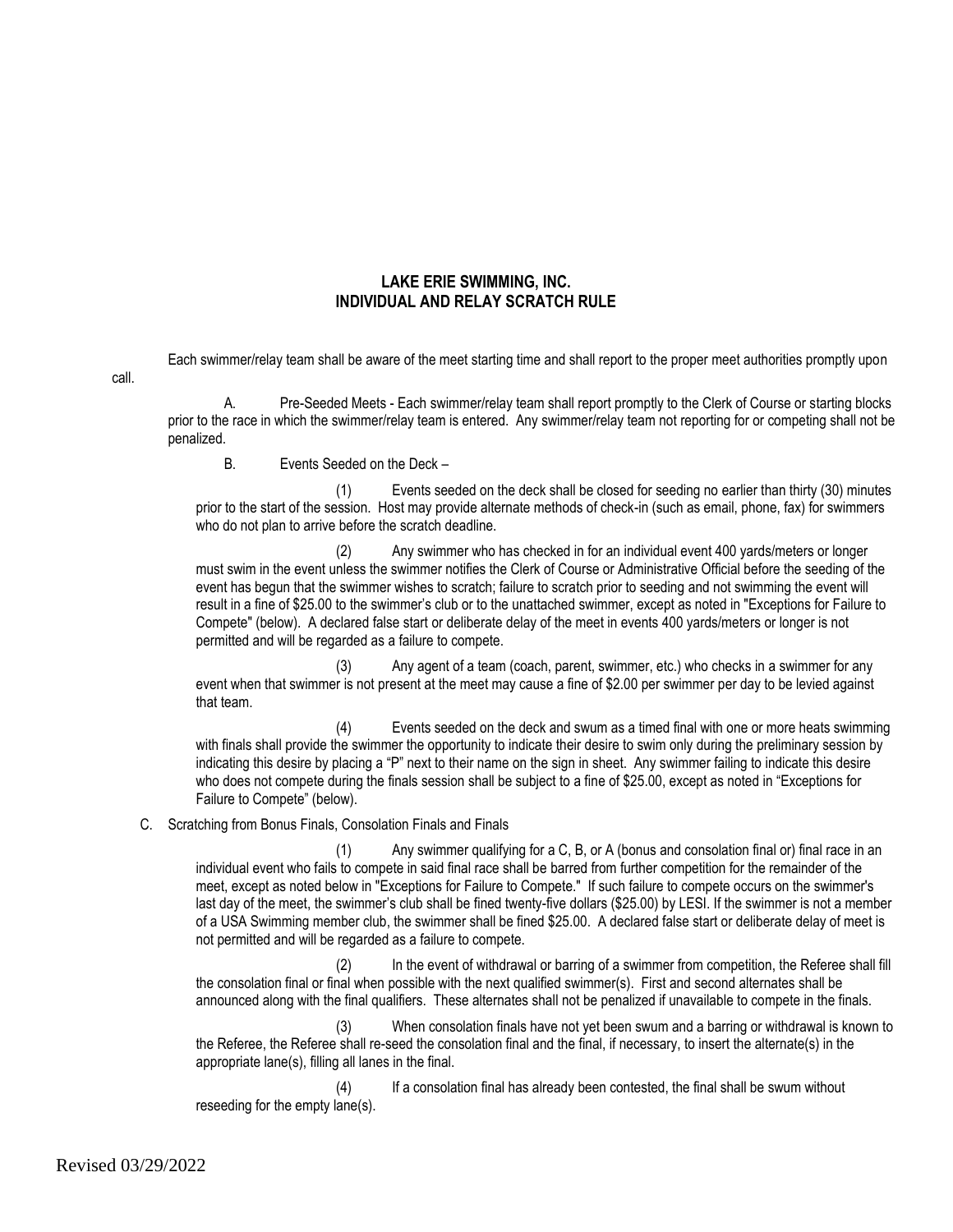D. Exceptions for Failure to Compete - No penalty shall apply for failure to withdraw or compete in an individual event if

(1) The Referee is notified in the event of illness or injury and accepts the proof thereof.

(2) A swimmer qualifying for a consolation final or final race following preliminaries notifies the Referee or designee within thirty (30) minutes after the announcement of the qualifiers for that race that the swimmer may not intend to compete. The swimmer must declare within thirty (30) minutes following his last individual preliminary event a final intention to scratch or swim.

(3) It is determined by the Referee that failure to compete is caused by circumstances beyond the control of the swimmer.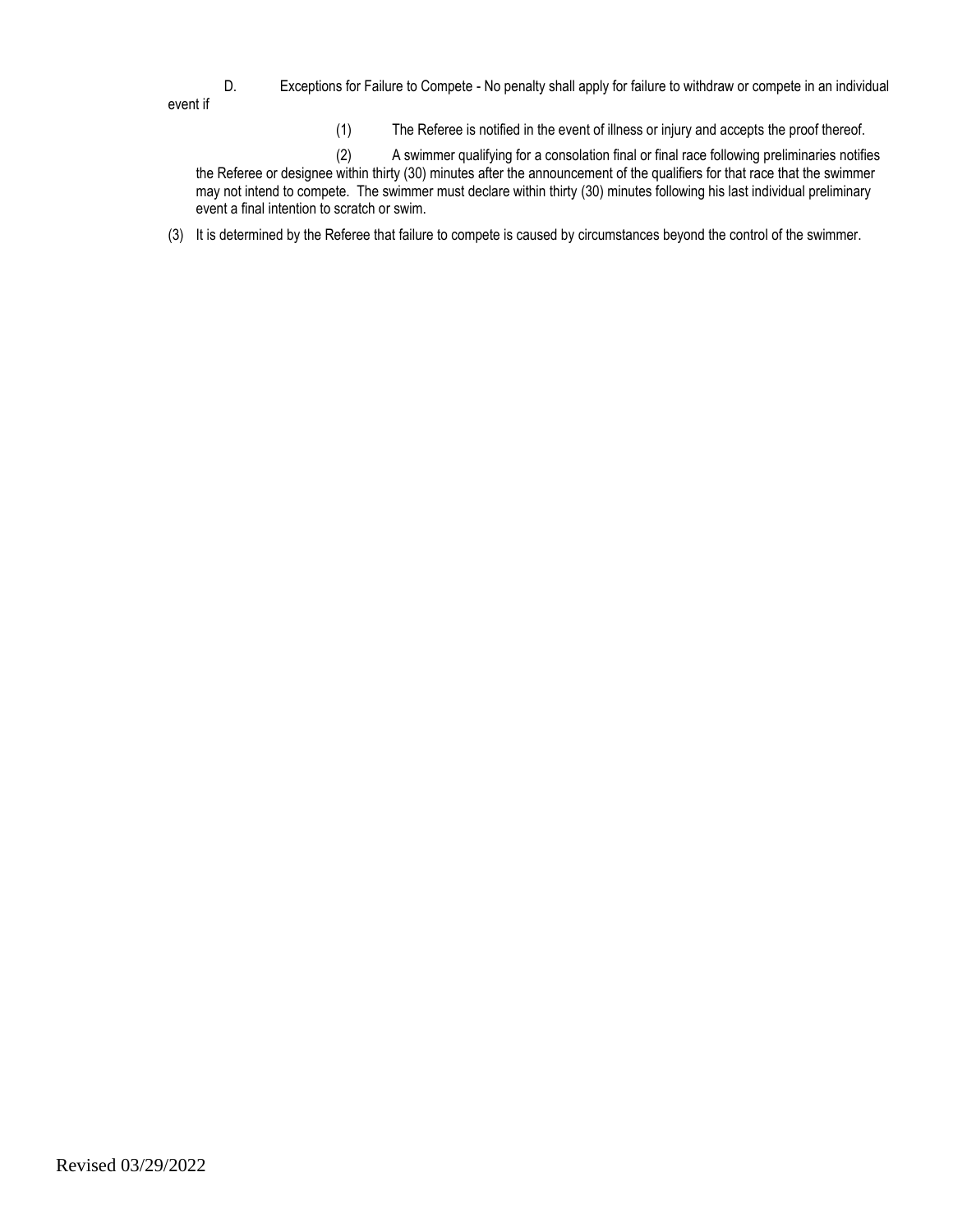# **Robert F. Busbey Invitational Hosted by Lake Erie Silver Dolphins May20-22, 2022**

MEET ENTRY SUMMARY PAGE

| $\frac{1}{1}$ (Total # of swimmers) X \$3.00 (LESI Surcharge) =                                                                                                                                                            |  |                                                                                                                                                                                                                                                                                                                                                                     | $\frac{1}{2}$                                                                                                                                                                                                                                                                                                                                                                                                                   |
|----------------------------------------------------------------------------------------------------------------------------------------------------------------------------------------------------------------------------|--|---------------------------------------------------------------------------------------------------------------------------------------------------------------------------------------------------------------------------------------------------------------------------------------------------------------------------------------------------------------------|---------------------------------------------------------------------------------------------------------------------------------------------------------------------------------------------------------------------------------------------------------------------------------------------------------------------------------------------------------------------------------------------------------------------------------|
| $\frac{1}{2}$ (Total # of individual events) X \$8.00 / event =                                                                                                                                                            |  | $\begin{picture}(20,10) \put(0,0){\vector(1,0){100}} \put(15,0){\vector(1,0){100}} \put(15,0){\vector(1,0){100}} \put(15,0){\vector(1,0){100}} \put(15,0){\vector(1,0){100}} \put(15,0){\vector(1,0){100}} \put(15,0){\vector(1,0){100}} \put(15,0){\vector(1,0){100}} \put(15,0){\vector(1,0){100}} \put(15,0){\vector(1,0){100}} \put(15,0){\vector(1,0){100}} \$ |                                                                                                                                                                                                                                                                                                                                                                                                                                 |
| $\Box$ (Total # of relay events) X \$12.00/relay entry =                                                                                                                                                                   |  |                                                                                                                                                                                                                                                                                                                                                                     | $\begin{picture}(20,10) \put(0,0){\line(1,0){10}} \put(15,0){\line(1,0){10}} \put(15,0){\line(1,0){10}} \put(15,0){\line(1,0){10}} \put(15,0){\line(1,0){10}} \put(15,0){\line(1,0){10}} \put(15,0){\line(1,0){10}} \put(15,0){\line(1,0){10}} \put(15,0){\line(1,0){10}} \put(15,0){\line(1,0){10}} \put(15,0){\line(1,0){10}} \put(15,0){\line(1$                                                                             |
| (Total # of swimmers) X \$2.00 (handling fee for paper entries)                                                                                                                                                            |  |                                                                                                                                                                                                                                                                                                                                                                     | $\frac{1}{\sqrt{1-\frac{1}{2}}}\frac{1}{\sqrt{1-\frac{1}{2}}}\frac{1}{\sqrt{1-\frac{1}{2}}}\frac{1}{\sqrt{1-\frac{1}{2}}}\frac{1}{\sqrt{1-\frac{1}{2}}}\frac{1}{\sqrt{1-\frac{1}{2}}}\frac{1}{\sqrt{1-\frac{1}{2}}}\frac{1}{\sqrt{1-\frac{1}{2}}}\frac{1}{\sqrt{1-\frac{1}{2}}}\frac{1}{\sqrt{1-\frac{1}{2}}}\frac{1}{\sqrt{1-\frac{1}{2}}}\frac{1}{\sqrt{1-\frac{1}{2}}}\frac{1}{\sqrt{1-\frac{1}{2}}}\frac{1}{\sqrt{1-\frac{$ |
| TOTAL AMOUNT REMITTED:                                                                                                                                                                                                     |  |                                                                                                                                                                                                                                                                                                                                                                     | $\sim$                                                                                                                                                                                                                                                                                                                                                                                                                          |
| • Swimmers will be without a coach on deck:<br>• Fri. p.m., • Sat. a.m., • Sat. p.m., • Sun. am, • Sun p.m.                                                                                                                |  |                                                                                                                                                                                                                                                                                                                                                                     |                                                                                                                                                                                                                                                                                                                                                                                                                                 |
| I VERIFY THAT EVERY SWIMMER LISTED ON THE ENCLOSED ENTRY FORM IS A REGISTERED ATHLETE<br>MEMBER OF USA SWIMMING AND THAT EVERY COACH REPRESENTING OUR TEAM AT THIS MEET WILL BE A<br>CURRENT COACH MEMBER OF USA SWIMMING. |  |                                                                                                                                                                                                                                                                                                                                                                     |                                                                                                                                                                                                                                                                                                                                                                                                                                 |
| SIGNED: _______________________________(coach or member team representative). DATE: _______________                                                                                                                        |  |                                                                                                                                                                                                                                                                                                                                                                     |                                                                                                                                                                                                                                                                                                                                                                                                                                 |
| Make checks payable to LESD Boosters                                                                                                                                                                                       |  |                                                                                                                                                                                                                                                                                                                                                                     |                                                                                                                                                                                                                                                                                                                                                                                                                                 |
| <b>Please note:</b> All entries submitted with this sheet should be covered by a single check.                                                                                                                             |  |                                                                                                                                                                                                                                                                                                                                                                     |                                                                                                                                                                                                                                                                                                                                                                                                                                 |
| DEADLINE FOR RECEIPT OF FEES IS May 9, 2022. Entries, electronic or otherwise, must be received by May.                                                                                                                    |  |                                                                                                                                                                                                                                                                                                                                                                     |                                                                                                                                                                                                                                                                                                                                                                                                                                 |
| This sheet must accompany all entries including HY-TEK Meet Manager electronic entries, hard copy & check.                                                                                                                 |  |                                                                                                                                                                                                                                                                                                                                                                     |                                                                                                                                                                                                                                                                                                                                                                                                                                 |

Mail to: Dave Wohlfeil 2140 Elbur Ave. Lakewood, Ohio 44107.

**Robert F. Busbey Invitational**